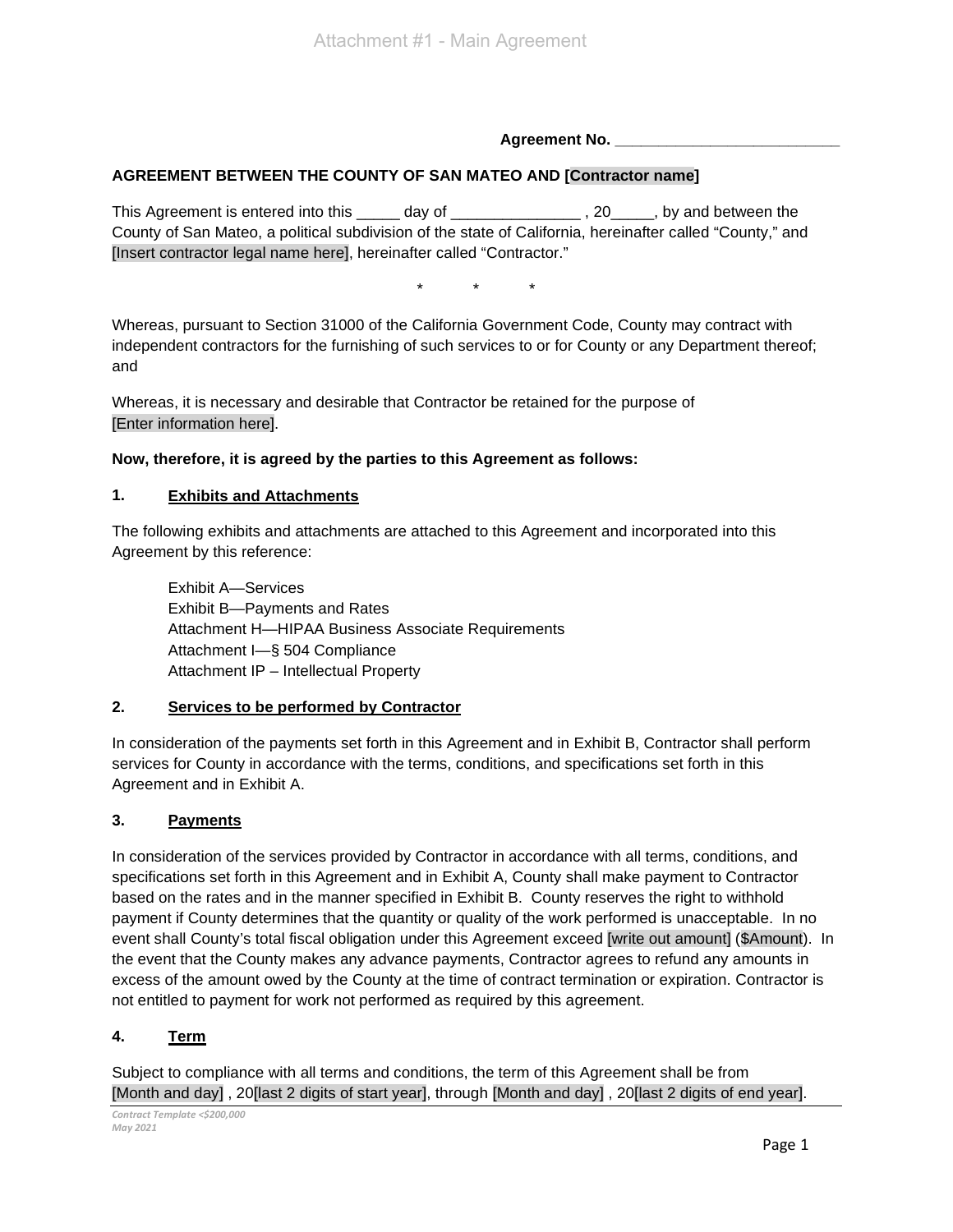## **5. Termination**

This Agreement may be terminated by Contractor or by the [Title of County Department Head] or his/her designee at any time without a requirement of good cause upon thirty (30) days' advance written notice to the other party. Subject to availability of funding, Contractor shall be entitled to receive payment for work/services provided prior to termination of the Agreement. Such payment shall be that prorated portion of the full payment determined by comparing the work/services actually completed to the work/services required by the Agreement.

County may terminate this Agreement or a portion of the services referenced in the Attachments and Exhibits based upon the unavailability of Federal, State, or County funds by providing written notice to Contractor as soon as is reasonably possible after County learns of said unavailability of outside funding.

County may terminate this Agreement for cause. In order to terminate for cause, County must first give Contractor notice of the alleged breach. Contractor shall have five business days after receipt of such notice to respond and a total of ten calendar days after receipt of such notice to cure the alleged breach. If Contractor fails to cure the breach within this period, County may immediately terminate this Agreement without further action. The option available in this paragraph is separate from the ability to terminate without cause with appropriate notice described above. In the event that County provides notice of an alleged breach pursuant to this section, County may, in extreme circumstances, immediately suspend performance of services and payment under this Agreement pending the resolution of the process described in this paragraph. County has sole discretion to determine what constitutes an extreme circumstance for purposes of this paragraph, and County shall use reasonable judgment in making that determination.

## **6. Contract Materials**

At the end of this Agreement, or in the event of termination, all finished or unfinished documents, data, studies, maps, photographs, reports, and other written materials (collectively referred to as "contract materials") prepared by Contractor under this Agreement shall become the property of County and shall be promptly delivered to County. Upon termination, Contractor may make and retain a copy of such contract materials if permitted by law.

## **7. Relationship of Parties**

Contractor agrees and understands that the work/services performed under this Agreement are performed as an independent contractor and not as an employee of County and that neither Contractor nor its employees acquire any of the rights, privileges, powers, or advantages of County employees.

## 8. **Hold Harmless**

## **a. General Hold Harmless**

Contractor shall indemnify and save harmless County and its officers, agents, employees, and servants from all claims, suits, or actions of every name, kind, and description resulting from this Agreement, the performance of any work or services required of Contractor under this Agreement, or payments made pursuant to this Agreement brought for, or on account of, any of the following: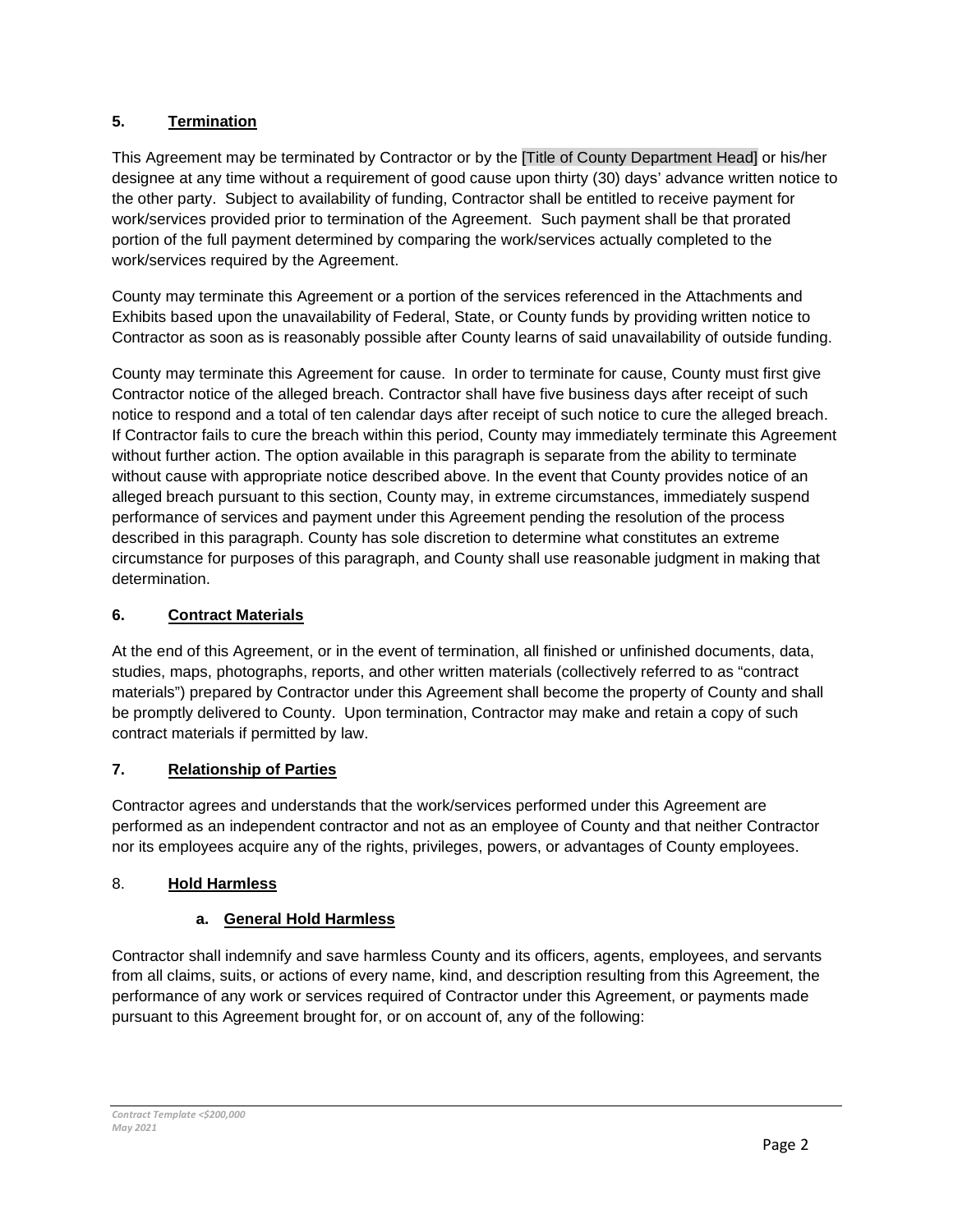(A) injuries to or death of any person, including Contractor or its employees/officers/agents;

(B) damage to any property of any kind whatsoever and to whomsoever belonging;

(C) any sanctions, penalties, or claims of damages resulting from Contractor's failure to comply, if applicable, with the requirements set forth in the Health Insurance Portability and Accountability Act of 1996 (HIPAA) and all Federal regulations promulgated thereunder, as amended; or

(D) any other loss or cost, including but not limited to that caused by the concurrent active or passive negligence of County and/or its officers, agents, employees, or servants. However, Contractor's duty to indemnify and save harmless under this Section shall not apply to injuries or damage for which County has been found in a court of competent jurisdiction to be solely liable by reason of its own negligence or willful misconduct.

The duty of Contractor to indemnify and save harmless as set forth by this Section shall include the duty to defend as set forth in Section 2778 of the California Civil Code.

#### **b. Intellectual Property Indemnification**

Contractor hereby certifies that it owns, controls, and/or licenses and retains all right, title, and/or interest in and to any intellectual property it uses in relation to this Agreement, including the design, look, feel, features, source code, content, and/or other technology relating to any part of the services it provides under this Agreement and including all related patents, inventions, trademarks, and copyrights, all applications therefor, and all trade names, service marks, know how, and trade secrets (collectively referred to as "IP Rights") except as otherwise noted by this Agreement.

Contractor warrants that the services it provides under this Agreement do not infringe, violate, trespass, or constitute the unauthorized use or misappropriation of any IP Rights of any third party. Contractor shall defend, indemnify, and hold harmless County from and against all liabilities, costs, damages, losses, and expenses (including reasonable attorney fees) arising out of or related to any claim by a third party that the services provided under this Agreement infringe or violate any third-party's IP Rights provided any such right is enforceable in the United States. Contractor's duty to defend, indemnify, and hold harmless under this Section applies only provided that: (a) County notifies Contractor promptly in writing of any notice of any such third-party claim; (b) County cooperates with Contractor, at Contractor's expense, in all reasonable respects in connection with the investigation and defense of any such thirdparty claim; (c) Contractor retains sole control of the defense of any action on any such claim and all negotiations for its settlement or compromise (provided Contractor shall not have the right to settle any criminal action, suit, or proceeding without County's prior written consent, not to be unreasonably withheld, and provided further that any settlement permitted under this Section shall not impose any financial or other obligation on County, impair any right of County, or contain any stipulation, admission, or acknowledgement of wrongdoing on the part of County without County's prior written consent, not to be unreasonably withheld); and (d) should services under this Agreement become, or in Contractor's opinion be likely to become, the subject of such a claim, or in the event such a third party claim or threatened claim causes County's reasonable use of the services under this Agreement to be seriously endangered or disrupted, Contractor shall, at Contractor's option and expense, either: (i) procure for County the right to continue using the services without infringement or (ii) replace or modify the services so that they become non-infringing but remain functionally equivalent.

Notwithstanding anything in this Section to the contrary, Contractor will have no obligation or liability to County under this Section to the extent any otherwise covered claim is based upon: (a) any aspects of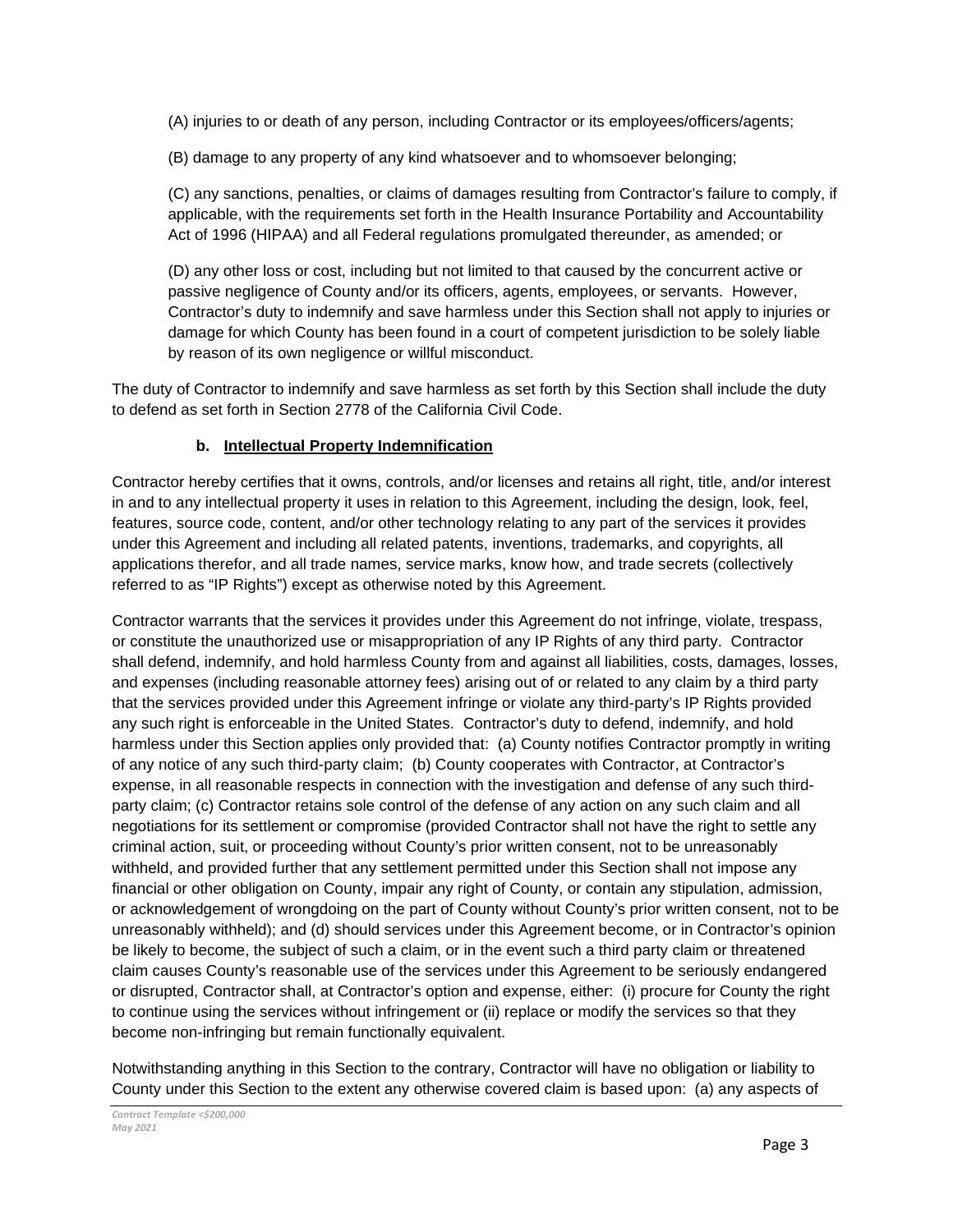the services under this Agreement which have been modified by or for County (other than modification performed by, or at the direction of, Contractor) in such a way as to cause the alleged infringement at issue; and/or (b) any aspects of the services under this Agreement which have been used by County in a manner prohibited by this Agreement.

The duty of Contractor to indemnify and save harmless as set forth by this Section shall include the duty to defend as set forth in Section 2778 of the California Civil Code.

## **9. Assignability and Subcontracting**

Contractor shall not assign this Agreement or any portion of it to a third party or subcontract with a third party to provide services required by Contractor under this Agreement without the prior written consent of County. Any such assignment or subcontract without County's prior written consent shall give County the right to automatically and immediately terminate this Agreement without penalty or advance notice.

## **10. Insurance**

## **a. General Requirements**

Contractor shall not commence work or be required to commence work under this Agreement unless and until all insurance required under this Section has been obtained and such insurance has been approved by County's Risk Management, and Contractor shall use diligence to obtain such insurance and to obtain such approval. Contractor shall furnish County with certificates of insurance evidencing the required coverage, and there shall be a specific contractual liability endorsement extending Contractor's coverage to include the contractual liability assumed by Contractor pursuant to this Agreement. These certificates shall specify or be endorsed to provide that thirty (30) days' notice must be given, in writing, to County of any pending change in the limits of liability or of any cancellation or modification of the policy.

## **b. Workers' Compensation and Employer's Liability Insurance**

Contractor shall have in effect during the entire term of this Agreement workers' compensation and employer's liability insurance providing full statutory coverage. In signing this Agreement, Contractor certifies, as required by Section 1861 of the California Labor Code, that (a) it is aware of the provisions of Section 3700 of the California Labor Code, which require every employer to be insured against liability for workers' compensation or to undertake self-insurance in accordance with the provisions of the Labor Code, and (b) it will comply with such provisions before commencing the performance of work under this Agreement.

## **c. Liability Insurance**

Contractor shall take out and maintain during the term of this Agreement such bodily injury liability and property damage liability insurance as shall protect Contractor and all of its employees/officers/agents while performing work covered by this Agreement from any and all claims for damages for bodily injury, including accidental death, as well as any and all claims for property damage which may arise from Contractor's operations under this Agreement, whether such operations be by Contractor, any subcontractor, anyone directly or indirectly employed by either of them, or an agent of either of them. Such insurance shall be combined single limit bodily injury and property damage for each occurrence and shall not be less than the amounts specified below: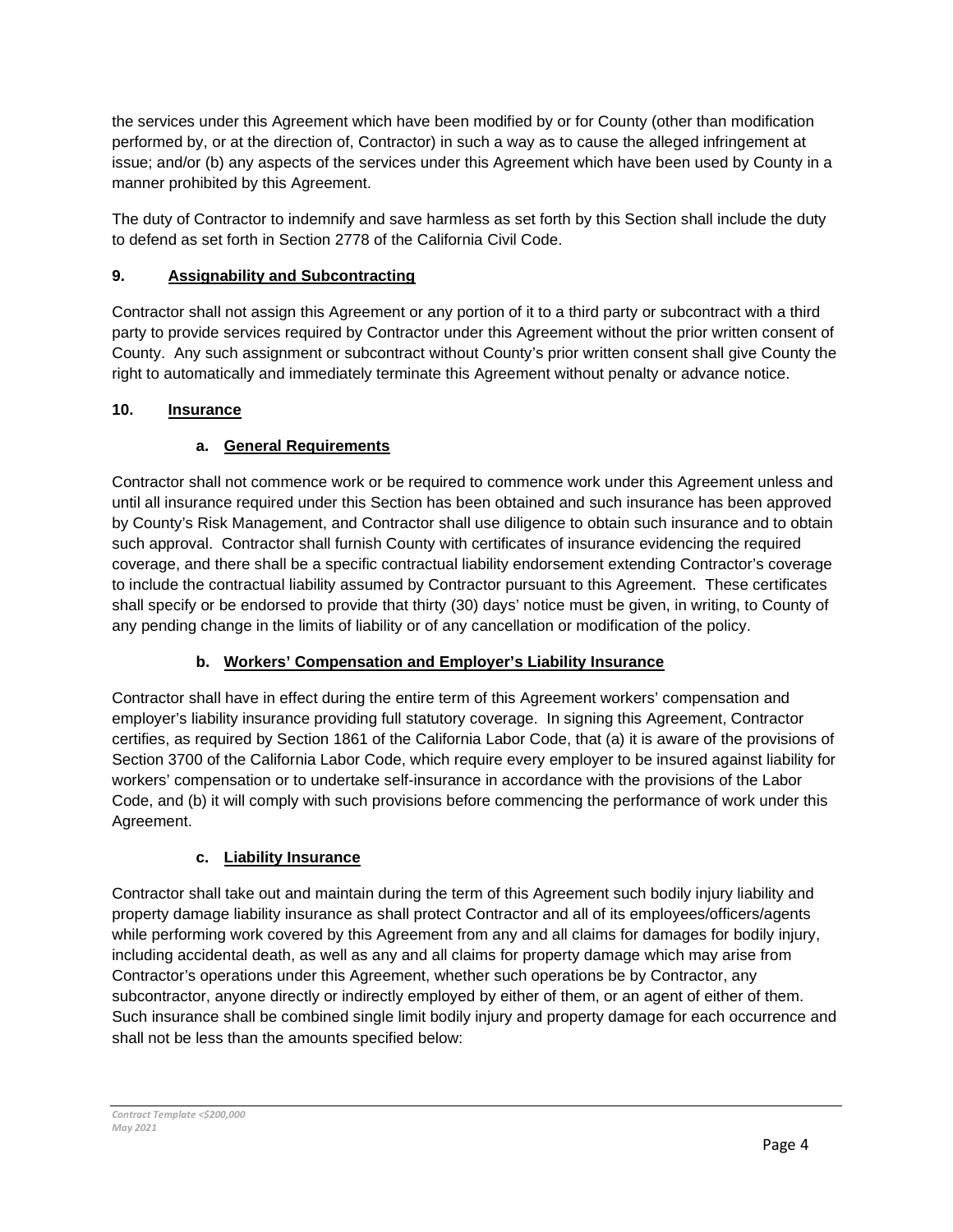| (a) Comprehensive General Liability   | \$1,000,000 |
|---------------------------------------|-------------|
| (b) Motor Vehicle Liability Insurance | \$1,000,000 |
| (c) Professional Liability            | \$1,000,000 |

County and its officers, agents, employees, and servants shall be named as additional insured on any such policies of insurance, which shall also contain a provision that (a) the insurance afforded thereby to County and its officers, agents, employees, and servants shall be primary insurance to the full limits of liability of the policy and (b) if the County or its officers, agents, employees, and servants have other insurance against the loss covered by such a policy, such other insurance shall be excess insurance only.

In the event of the breach of any provision of this Section, or in the event any notice is received which indicates any required insurance coverage will be diminished or canceled, County, at its option, may, notwithstanding any other provision of this Agreement to the contrary, immediately declare a material breach of this Agreement and suspend all further work and payment pursuant to this Agreement.

## **11. Compliance With Laws**

All services to be performed by Contractor pursuant to this Agreement shall be performed in accordance with all applicable Federal, State, County, and municipal laws, ordinances, and regulations, including but not limited to the Health Insurance Portability and Accountability Act of 1996 (HIPAA) and the Federal Regulations promulgated thereunder, as amended (if applicable), the Business Associate requirements set forth in Attachment H (if attached), the Americans with Disabilities Act of 1990, as amended, and Section 504 of the Rehabilitation Act of 1973, which prohibits discrimination on the basis of disability in programs and activities receiving any Federal or County financial assistance. Such services shall also be performed in accordance with all applicable ordinances and regulations, including but not limited to appropriate licensure, certification regulations, provisions pertaining to confidentiality of records, and applicable quality assurance regulations. In the event of a conflict between the terms of this Agreement and any applicable State, Federal, County, or municipal law or regulation, the requirements of the applicable law or regulation will take precedence over the requirements set forth in this Agreement.

Further, Contractor certifies that it and all of its subcontractors will adhere to all applicable provisions of Chapter 4.107 of the San Mateo County Ordinance Code, which regulates the use of disposable food service ware. Accordingly, Contractor shall not use any non-recyclable plastic disposable food service ware when providing prepared food on property owned or leased by the County and instead shall use biodegradable, compostable, reusable, or recyclable plastic food service ware on property owned or leased by the County.

Contractor will timely and accurately complete, sign, and submit all necessary documentation of compliance.

## **12. Non-Discrimination and Other Requirements**

## **a. General Non-discrimination**

No person shall be denied any services provided pursuant to this Agreement (except as limited by the scope of services) on the grounds of race, color, national origin, ancestry, age, disability (physical or mental), sex, sexual orientation, gender identity, marital or domestic partner status, religion, political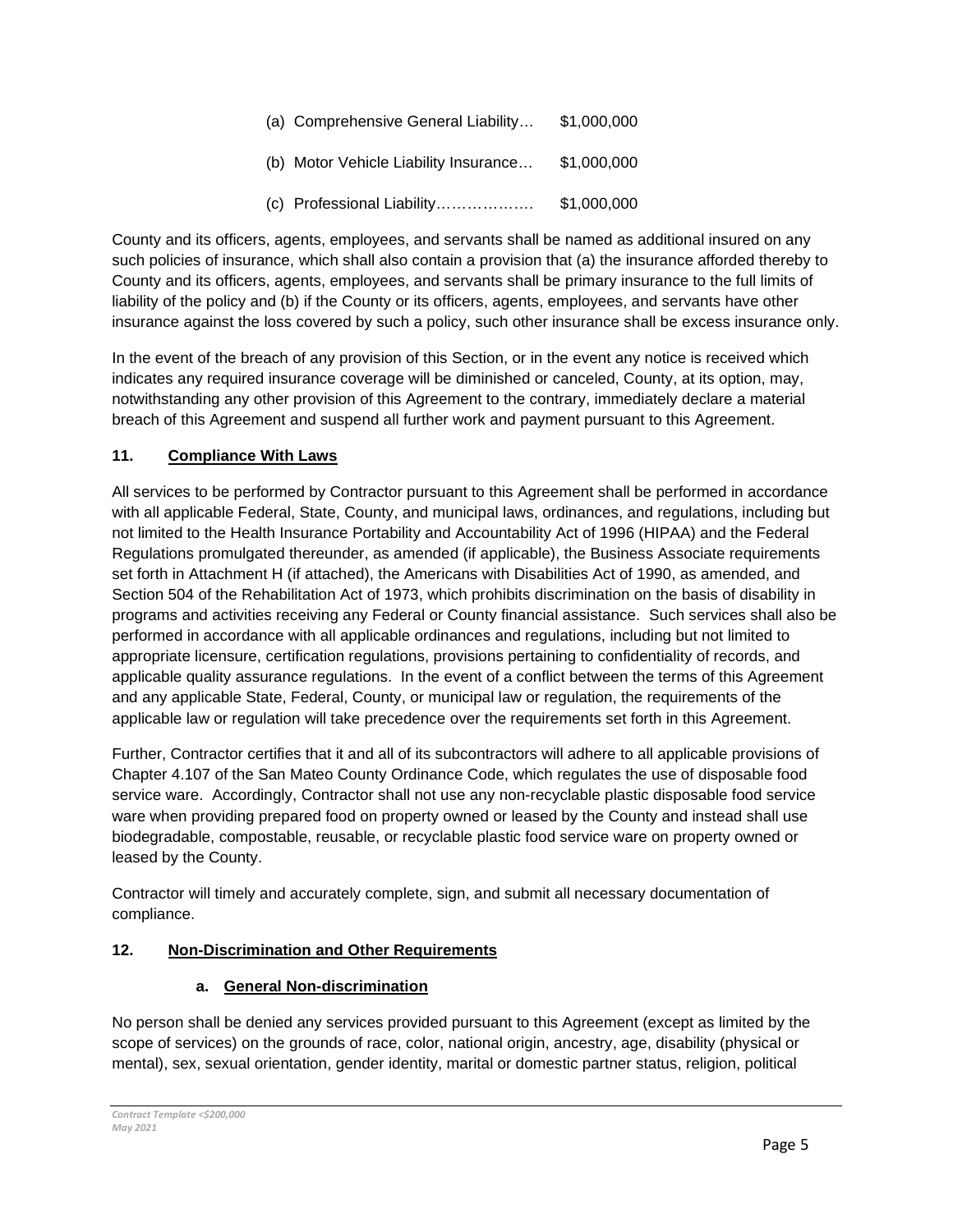beliefs or affiliation, familial or parental status (including pregnancy), medical condition (cancer-related), military service, or genetic information.

## **b. Equal Employment Opportunity**

Contractor shall ensure equal employment opportunity based on objective standards of recruitment, classification, selection, promotion, compensation, performance evaluation, and management relations for all employees under this Agreement. Contractor's equal employment policies shall be made available to County upon request.

## **c. Section 504 of the Rehabilitation Act of 1973**

Contractor shall comply with Section 504 of the Rehabilitation Act of 1973, as amended, which provides that no otherwise qualified individual with a disability shall, solely by reason of a disability, be excluded from the participation in, be denied the benefits of, or be subjected to discrimination in the performance of any services this Agreement. This Section applies only to contractors who are providing services to members of the public under this Agreement.

## **d. Compliance with County's Equal Benefits Ordinance**

Contractor shall comply with all laws relating to the provision of benefits to its employees and their spouses or domestic partners, including, but not limited to, such laws prohibiting discrimination in the provision of such benefits on the basis that the spouse or domestic partner of the Contractor's employee is of the same or opposite sex as the employee.

## **e. Discrimination Against Individuals with Disabilities**

The nondiscrimination requirements of 41 C.F.R. 60-741.5(a) are incorporated into this Agreement as if fully set forth here, and Contractor and any subcontractor shall abide by the requirements of 41 C.F.R. 60–741.5(a). This regulation prohibits discrimination against qualified individuals on the basis of disability and requires affirmative action by covered prime contractors and subcontractors to employ and advance in employment qualified individuals with disabilities.

## **f. History of Discrimination**

Contractor certifies that no finding of discrimination has been issued in the past 365 days against Contractor by the Equal Employment Opportunity Commission, the California Department of Fair Employment and Housing, or any other investigative entity. If any finding(s) of discrimination have been issued against Contractor within the past 365 days by the Equal Employment Opportunity Commission, the California Department of Fair Employment and Housing, or other investigative entity, Contractor shall provide County with a written explanation of the outcome(s) or remedy for the discrimination prior to execution of this Agreement. Failure to comply with this Section shall constitute a material breach of this Agreement and subjects the Agreement to immediate termination at the sole option of the County.

# **g. Reporting; Violation of Non-discrimination Provisions**

Contractor shall report to the County Manager the filing in any court or with any administrative agency of any complaint or allegation of discrimination on any of the bases prohibited by this Section of the Agreement or the Section titled "Compliance with Laws". Such duty shall include reporting of the filing of any and all charges with the Equal Employment Opportunity Commission, the California Department of Fair Employment and Housing, or any other entity charged with the investigation or adjudication of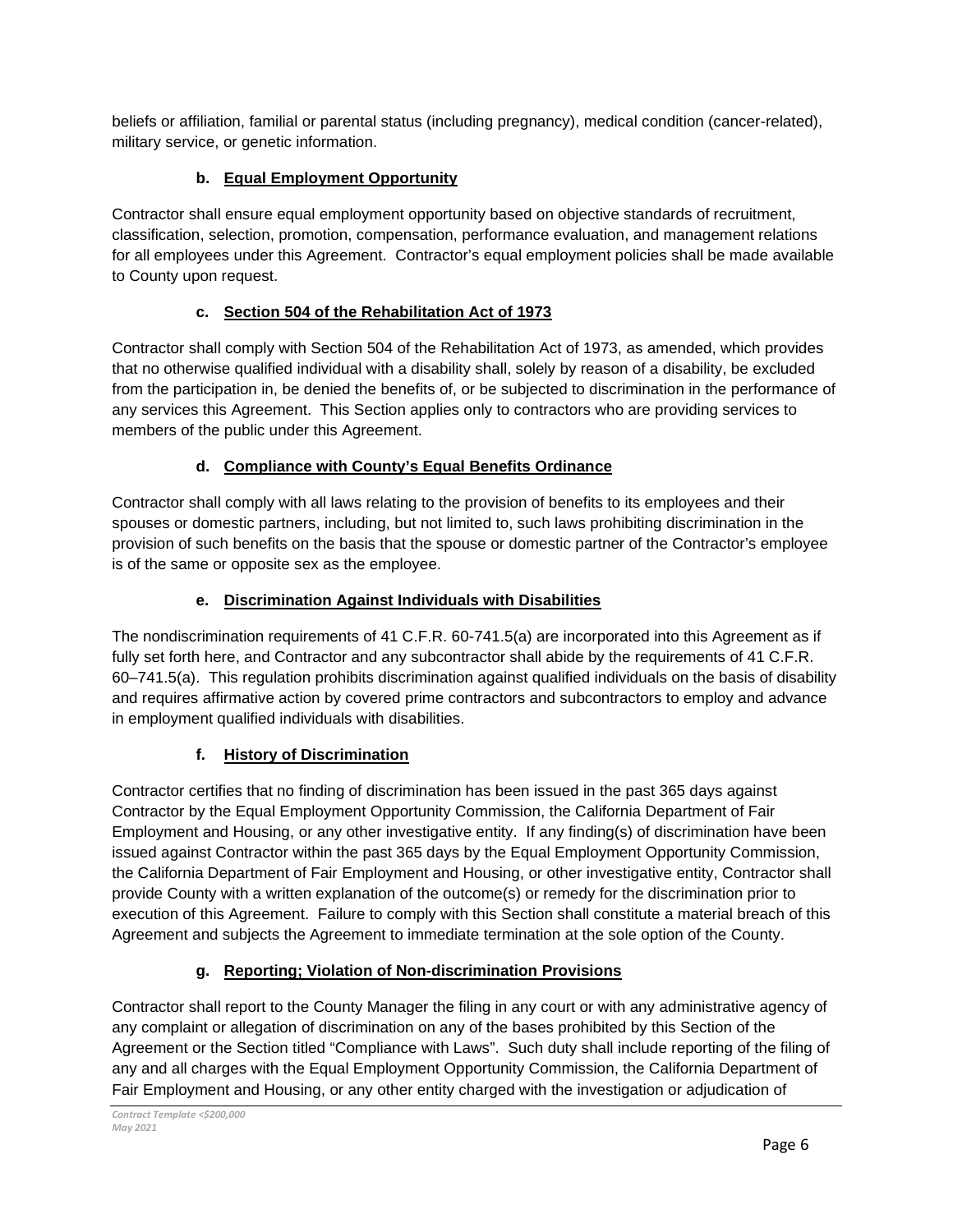allegations covered by this subsection within 30 days of such filing, provided that within such 30 days such entity has not notified Contractor that such charges are dismissed or otherwise unfounded. Such notification shall include a general description of the circumstances involved and a general description of the kind of discrimination alleged (for example, gender-, sexual orientation-, religion-, or race-based discrimination).

Violation of the non-discrimination provisions of this Agreement shall be considered a breach of this Agreement and subject the Contractor to penalties, to be determined by the County Manager, including but not limited to the following:

- i. termination of this Agreement;
- ii. disqualification of the Contractor from being considered for or being awarded a County contract for a period of up to 3 years;
- iii. liquidated damages of \$2,500 per violation; and/or
- iv. imposition of other appropriate contractual and civil remedies and sanctions, as determined by the County Manager.

To effectuate the provisions of this Section, the County Manager shall have the authority to offset all or any portion of the amount described in this Section against amounts due to Contractor under this Agreement or any other agreement between Contractor and County.

## **h. Compliance with Living Wage Ordinance**

As required by Chapter 2.88 of the San Mateo County Ordinance Code, Contractor certifies all contractor(s) and subcontractor(s) obligated under this contract shall fully comply with the provisions of the County of San Mateo Living Wage Ordinance, including, but not limited to, paying all Covered Employees the current Living Wage and providing notice to all Covered Employees and Subcontractors as required under the Ordinance.

## **13. Compliance with County Employee Jury Service Ordinance**

Contractor shall comply with Chapter 2.85 of the County's Ordinance Code, which states that Contractor shall have and adhere to a written policy providing that its employees, to the extent they are full-time employees and live in San Mateo County, shall receive from the Contractor, on an annual basis, no fewer than five days of regular pay for jury service in San Mateo County, with jury pay being provided only for each day of actual jury service. The policy may provide that such employees deposit any fees received for such jury service with Contractor or that the Contractor may deduct from an employee's regular pay the fees received for jury service in San Mateo County. By signing this Agreement, Contractor certifies that it has and adheres to a policy consistent with Chapter 2.85. For purposes of this Section, if Contractor has no employees in San Mateo County, it is sufficient for Contractor to provide the following written statement to County: "For purposes of San Mateo County's jury service ordinance, Contractor certifies that it has no full-time employees who live in San Mateo County. To the extent that it hires any such employees during the term of its Agreement with San Mateo County, Contractor shall adopt a policy that complies with Chapter 2.85 of the County's Ordinance Code." The requirements of Chapter 2.85 do not apply unless this Agreement's total value listed in the Section titled "Payments", exceeds two-hundred thousand dollars (\$200,000); Contractor acknowledges that Chapter 2.85's requirements will apply if this Agreement is amended such that its total value exceeds that threshold amount.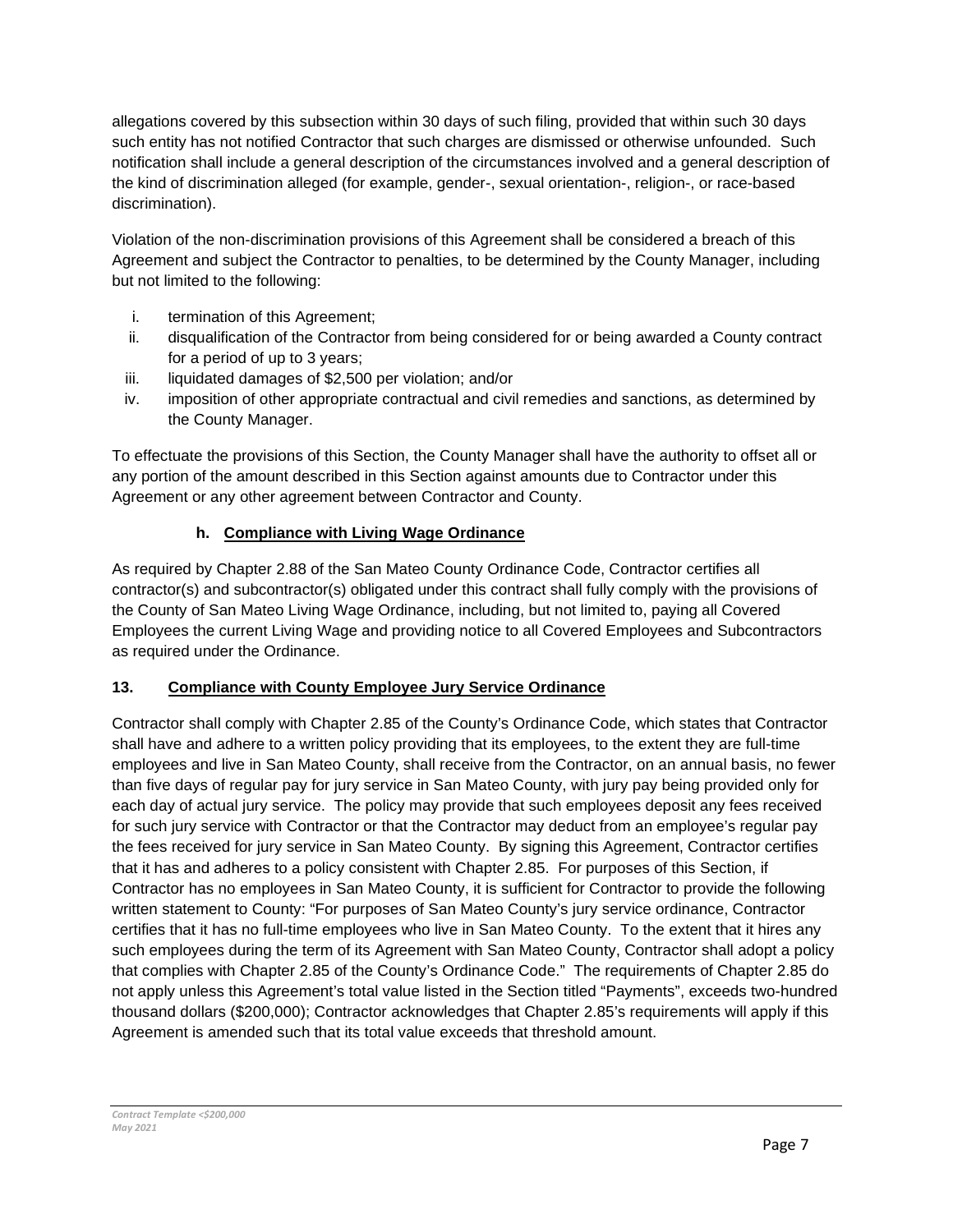## **14. Retention of Records; Right to Monitor and Audit**

(a) Contractor shall maintain all required records relating to services provided under this Agreement for three (3) years after County makes final payment and all other pending matters are closed, and Contractor shall be subject to the examination and/or audit by County, a Federal grantor agency, and the State of California.

(b) Contractor shall comply with all program and fiscal reporting requirements set forth by applicable Federal, State, and local agencies and as required by County.

(c) Contractor agrees upon reasonable notice to provide to County, to any Federal or State department having monitoring or review authority, to County's authorized representative, and/or to any of their respective audit agencies access to and the right to examine all records and documents necessary to determine compliance with relevant Federal, State, and local statutes, rules, and regulations, to determine compliance with this Agreement, and to evaluate the quality, appropriateness, and timeliness of services performed.

## **15. Merger Clause; Amendments**

This Agreement, including the Exhibits and Attachments attached to this Agreement and incorporated by reference, constitutes the sole Agreement of the parties to this Agreement and correctly states the rights, duties, and obligations of each party as of this document's date. In the event that any term, condition, provision, requirement, or specification set forth in the body of this Agreement conflicts with or is inconsistent with any term, condition, provision, requirement, or specification in any Exhibit and/or Attachment to this Agreement, the provisions of the body of the Agreement shall prevail. Any prior agreement, promises, negotiations, or representations between the parties not expressly stated in this document are not binding. All subsequent modifications or amendments shall be in writing and signed by the parties.

## **16. Controlling Law; Venue**

The validity of this Agreement and of its terms, the rights and duties of the parties under this Agreement, the interpretation of this Agreement, the performance of this Agreement, and any other dispute of any nature arising out of this Agreement shall be governed by the laws of the State of California without regard to its choice of law or conflict of law rules. Any dispute arising out of this Agreement shall be venued either in the San Mateo County Superior Court or in the United States District Court for the Northern District of California.

## **17. Notices**

Any notice, request, demand, or other communication required or permitted under this Agreement shall be deemed to be properly given when both: (1) transmitted via facsimile to the telephone number listed below or transmitted via email to the email address listed below; and (2) sent to the physical address listed below by either being deposited in the United States mail, postage prepaid, or deposited for overnight delivery, charges prepaid, with an established overnight courier that provides a tracking number showing confirmation of receipt.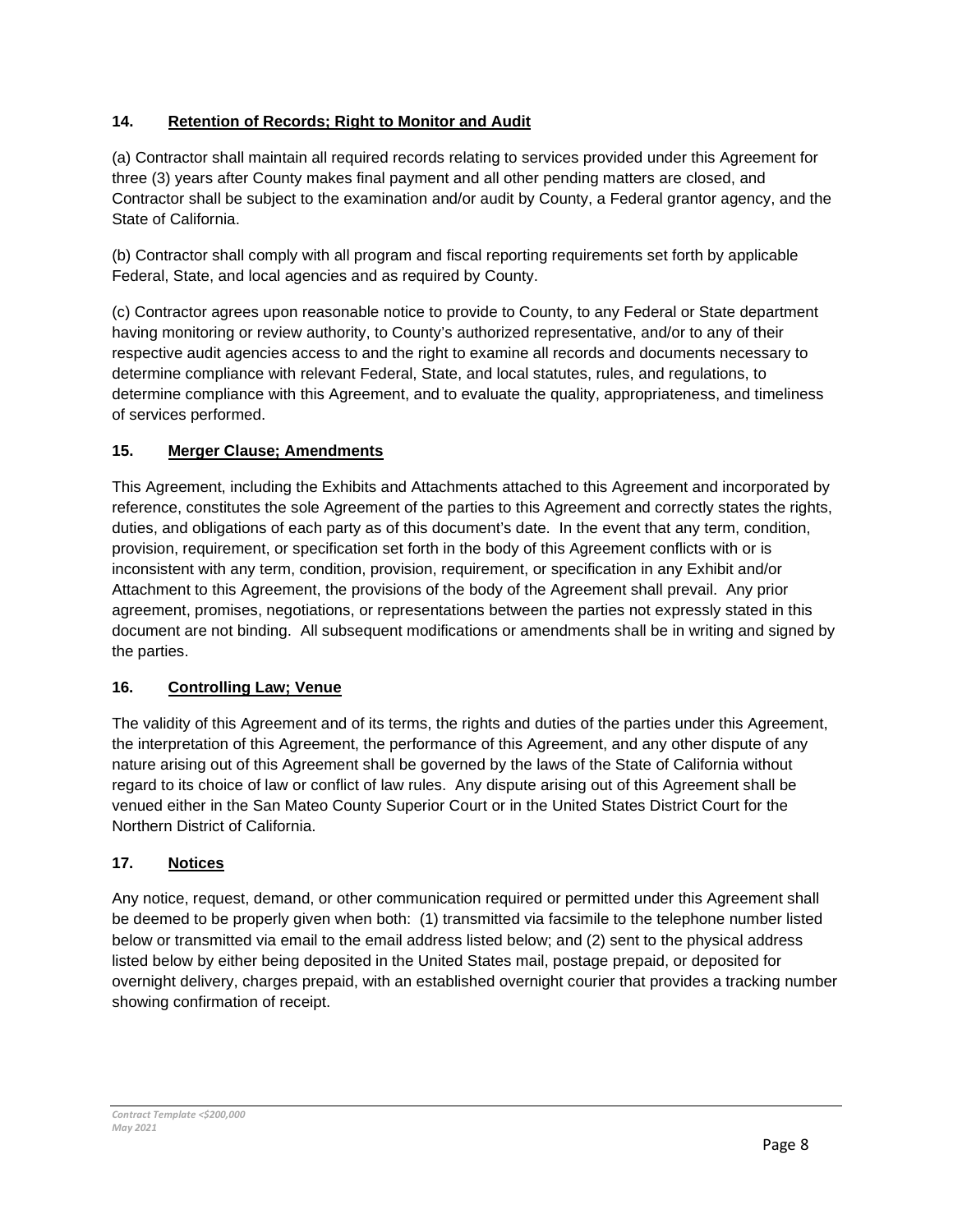In the case of County, to:

| Name/Title: | [insert] |
|-------------|----------|
| Address:    | [insert] |
| Telephone:  | [insert] |
| Facsimile:  | [insert] |
| Email:      | [insert] |

In the case of Contractor, to:

| Name/Title: | [insert] |
|-------------|----------|
| Address:    | [insert] |
| Telephone:  | [insert] |
| Facsimile:  | [insert] |
| Email:      | [insert] |

#### **18. Electronic Signature**

Both County and Contractor wish to permit this Agreement and future documents relating to this Agreement to be digitally signed in accordance with California law and County's Electronic Signature Administrative Memo. Any party to this Agreement may revoke such agreement to permit electronic signatures at any time in relation to all future documents by providing notice pursuant to this Agreement.

#### **19. Payment of Permits/Licenses**

Contractor bears responsibility to obtain any license, permit, or approval required from any agency for work/services to be performed under this Agreement at Contractor's own expense prior to commencement of said work/services. Failure to do so will result in forfeit of any right to compensation under this Agreement.

#### **20. Reimbursable Travel Expenses**

To the extent that this Agreement authorizes reimbursements to Contractor for travel, lodging, and other related expenses as defined in this section, the Contractor must comply with all the terms of this section in order to be reimbursed for travel.

- a. Estimated travel expenses must be submitted to authorized County personnel for advanced written authorization before such expenses are incurred. Significant differences between estimated and actual travel expenses may be grounds for denial of full reimbursement of actual travel expenses.
- b. Itemized receipts (copies accepted) for all reimbursable travel expenses are required to be provided as supporting documentation with all invoices submitted to the County.
- c. Unless otherwise specified in this section, the County will reimburse Contractor for reimbursable travel expenses for days when services were provided to the County. Contractor must substantiate in writing to the County the actual services rendered and the specific dates. The County will reimburse for travel at 75% of the maximum reimbursement amount for the actual costs of meals and incidental expenses on the day preceding and/or the day following days when services were provided to the County, provided that such reimbursement is reasonable, in light of travel time and other relevant factors, and is approved in writing by authorized County personnel.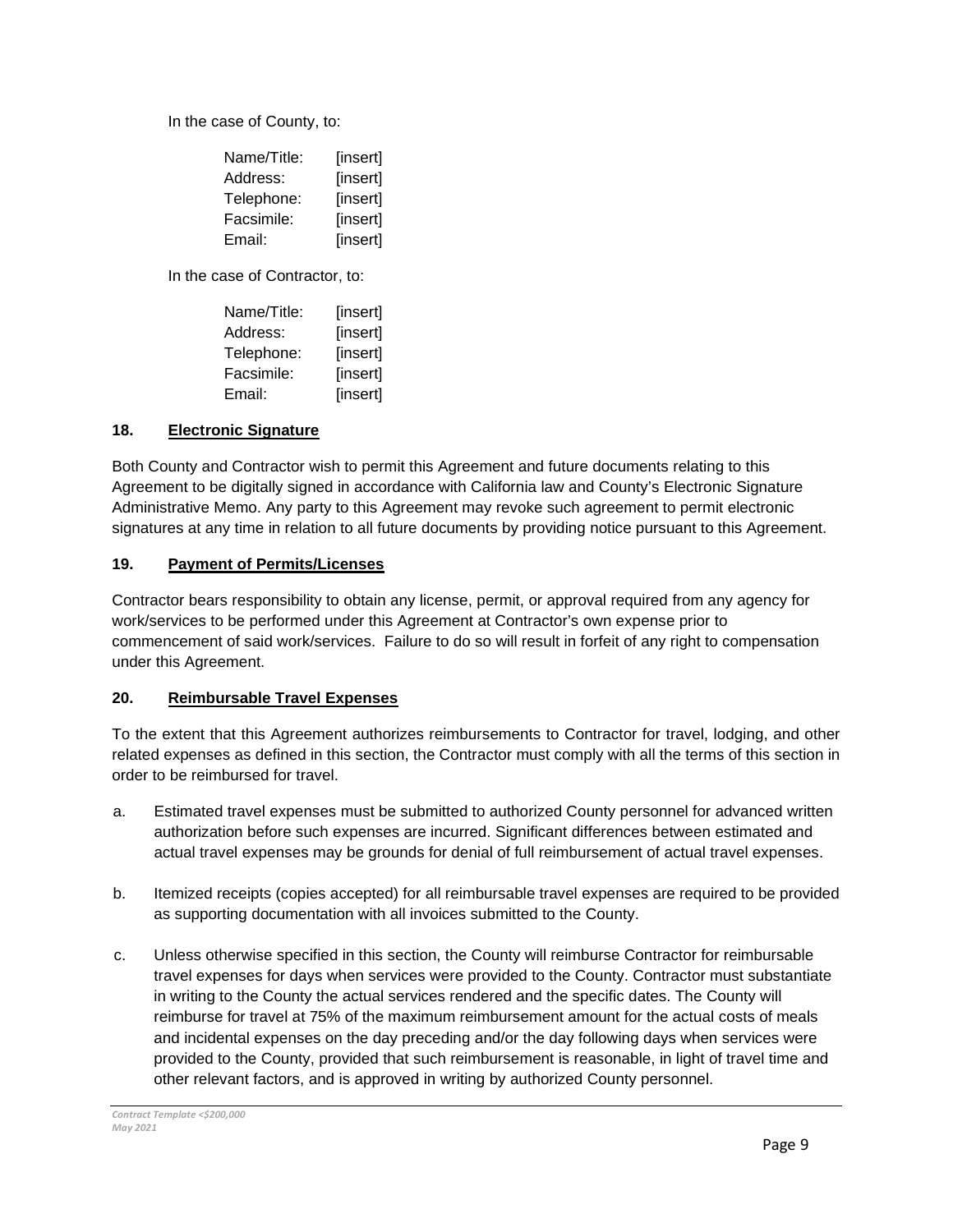- d. Unless otherwise specified within the contract, reimbursable travel expenses shall not include Local Travel. "Local Travel" means travel entirely within a fifty-mile radius of the Contractor's office and travel entirely within a fifty-mile radius of San Mateo County. Any mileage reimbursements for a Contractor's use of a personal car for reimbursable travel shall be reimbursed based on the Federal mileage reimbursement rate.
- e. The maximum reimbursement amount for the actual lodging, meal and incidental expenses is limited to the then-current Continental United States ("CONUS") rate for the location of the work being done (i.e., Redwood City for work done in Redwood City, San Mateo for work done at San Mateo Medical Center) as set forth in the Code of Federal Regulations and as listed by the website of the U.S. General Services Administration (available online at <http://www.gsa.gov/portal/content/104877> or by searching [www.gsa.gov](http://www.gsa.gov/) for the term 'CONUS'). County policy limits the reimbursement of lodging in designated high cost of living metropolitan areas to a maximum of double the then-current CONUS rate; for work being done outside of a designated high cost of living metropolitan area, the maximum reimbursement amount for lodging is the then-current CONUS rate.
- f. The maximum reimbursement amount for the actual cost of airfare shall be limited to fares for Economy Class or below. Air travel fares will not be reimbursed for first class, business class, "economy-plus," or other such classes. Reimbursable car rental rates are restricted to the mid-level size range or below (i.e. standard size, intermediate, compact, or subcompact); costs for specialty, luxury, premium, SUV, or similar category vehicles are not reimbursable. Reimbursable ride-shares are restricted to standard or basic size vehicles (i.e., non-premium vehicles unless it results in a cost-saving to the County). Exceptions may be allowed under certain circumstances, such as unavailability of the foregoing options, with written approval from authorized County personnel. Other related travel expenses such as taxi fares, ride-shares, parking costs, train or subway costs, etc. shall be reimbursable on an actual-cost basis. Reimbursement of tips for taxi fare, or rideshare are limited to no more than 15% of the fare amount.
- g. Travel-related expenses are limited to: airfare, lodging, car rental, taxi/ride-share plus tips, tolls, incidentals (e.g. porters, baggage carriers or hotel staff), breakfast, lunch, dinner, mileage reimbursement based on Federal reimbursement rate. The County will not reimburse for alcohol.
- h. Reimbursement of tips are limited to no more than 15 percent. Non-reimbursement items (i.e., alcohol) shall be excluded when calculating the amount of the tip that is reimbursable.

## **21. Prevailing Wage**

When applicable, Contractor hereby agrees to pay not less than prevailing rates of wages and be responsible for compliance with all the provisions of the California Labor Code, Article 2-Wages, Chapter 1, Part 7, Division 2, Section 1770 et seq. A copy of the prevailing wage scale established by the Department of Industrial Relations is on file in the office of the Director of Public Works, and available at [www.dir.ca.gov/DLSR](http://www.dir.ca.gov/DLSR) or by phone at 415-703-4774. California Labor Code Section 1776(a) requires each contractor and subcontractor keep accurate payroll records of trades workers on all public works projects and to submit copies of certified payroll records upon request.

#### Additionally,

• No contractor or subcontractor may be listed on a bid proposal for a public works project (submitted after March 1, 2015) unless registered with the Department of Industrial Relations pursuant to Labor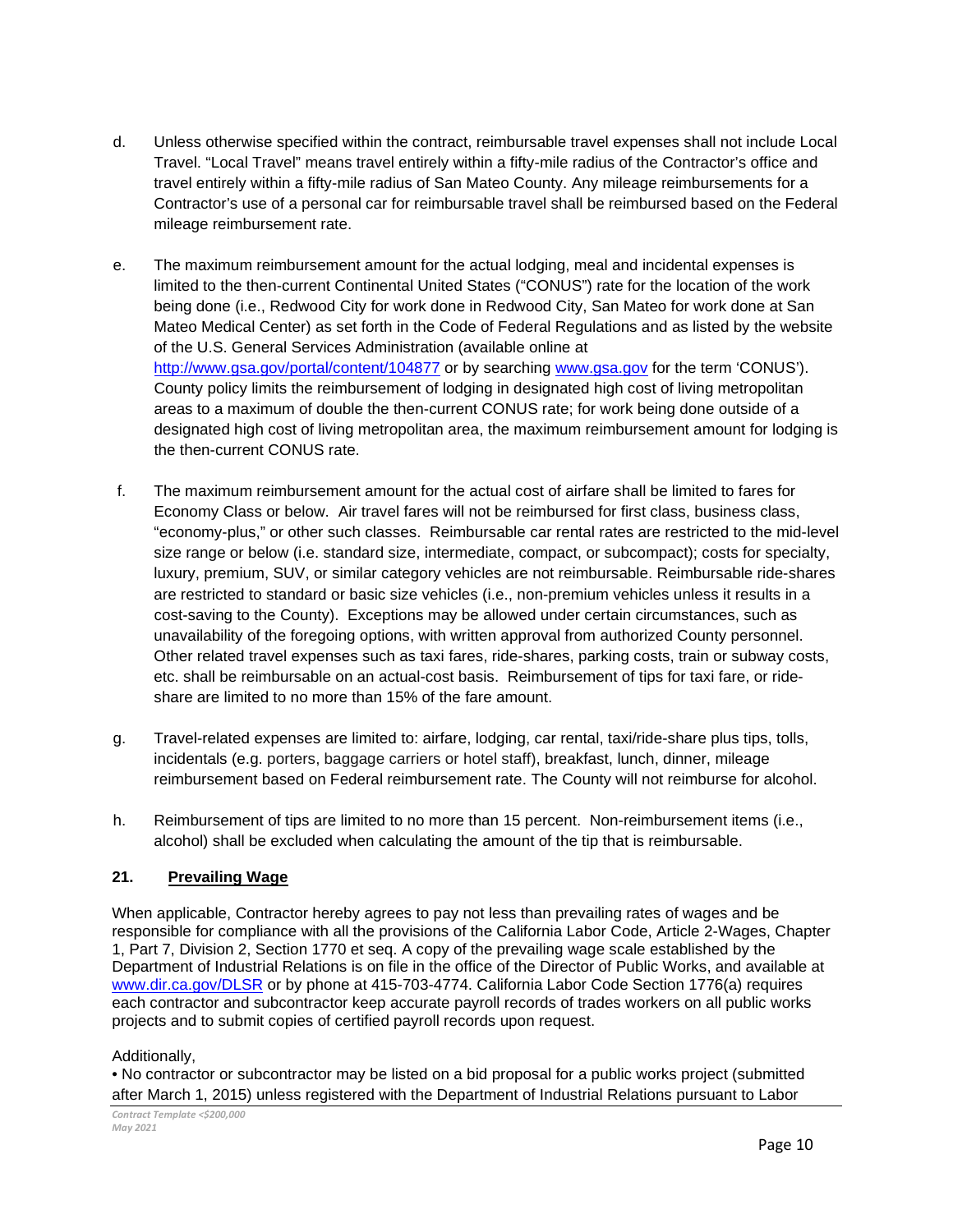Code section 1725.5 [with limited exceptions from this requirement for bid purposes only under Labor Code section 1771.1(a)].

• No contractor or subcontractor may be awarded a contract for public work on a public works project (awarded on or after April 1, 2015) unless registered with the Department of Industrial Relations pursuant to Labor Code section 1725.5.

• This project is subject to compliance monitoring and enforcement by the Department of Industrial Relations

 $\star$   $\star$   $\star$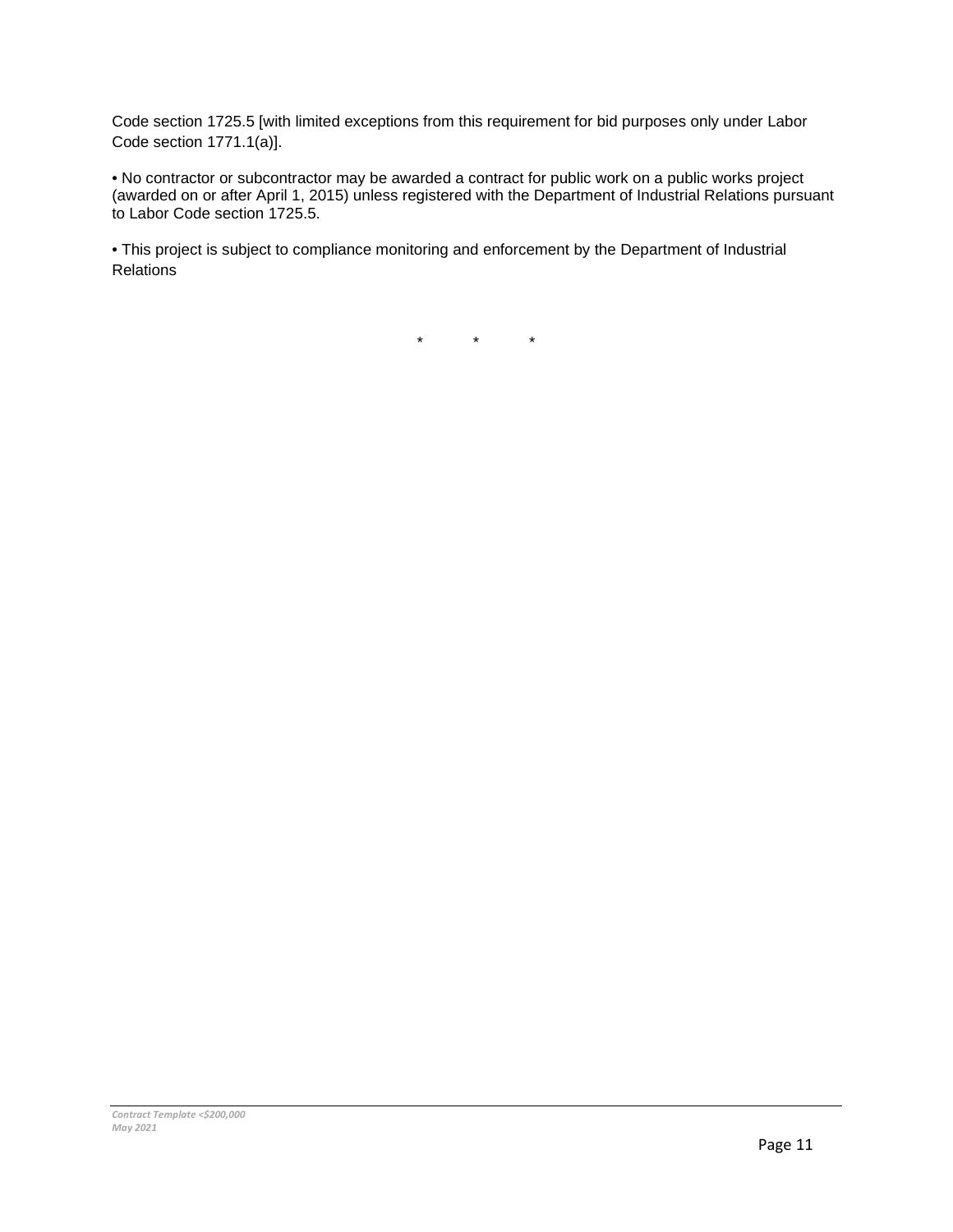**THIS CONTRACT IS NOT VALID UNTIL SIGNED BY ALL PARTIES. NO WORK WILL COMMENCE UNTIL THIS DOCUMENT HAS BEEN SIGNED BY THE COUNTY PURCHASING AGENT OR AUTHORIZED DESIGNEE.** 

**For Contractor:**

**\_\_\_\_\_\_\_\_\_\_\_\_\_\_\_\_\_\_\_\_\_\_\_\_\_\_\_\_\_** Contractor Signature

**\_\_\_\_\_\_\_\_\_\_\_\_\_\_\_** Date

**\_\_\_\_\_\_\_\_\_\_\_\_\_\_\_\_\_\_\_\_\_\_\_\_\_\_\_** Contractor Name (please print**)** 

**For County:**

Purchasing Agent Signature (Department Head or **Authorized** Designee) County of San Mateo

\_\_\_\_\_\_\_\_\_\_\_\_\_\_\_\_\_\_\_\_\_\_\_\_\_\_\_\_\_\_

 $\overline{\phantom{a}}$ Date

\_\_\_\_\_\_\_\_\_\_\_\_\_\_\_\_\_\_\_\_\_\_\_\_\_\_\_\_\_ Purchasing Agent Name (please print) (Department Head or **Authorized** Designee) County of San Mateo

\_\_\_\_\_\_\_\_\_\_\_\_\_\_\_\_\_\_\_\_\_\_\_\_\_\_\_\_\_ Purchasing Agent or **Authorized** Designee Job Title (please print) County of San Mateo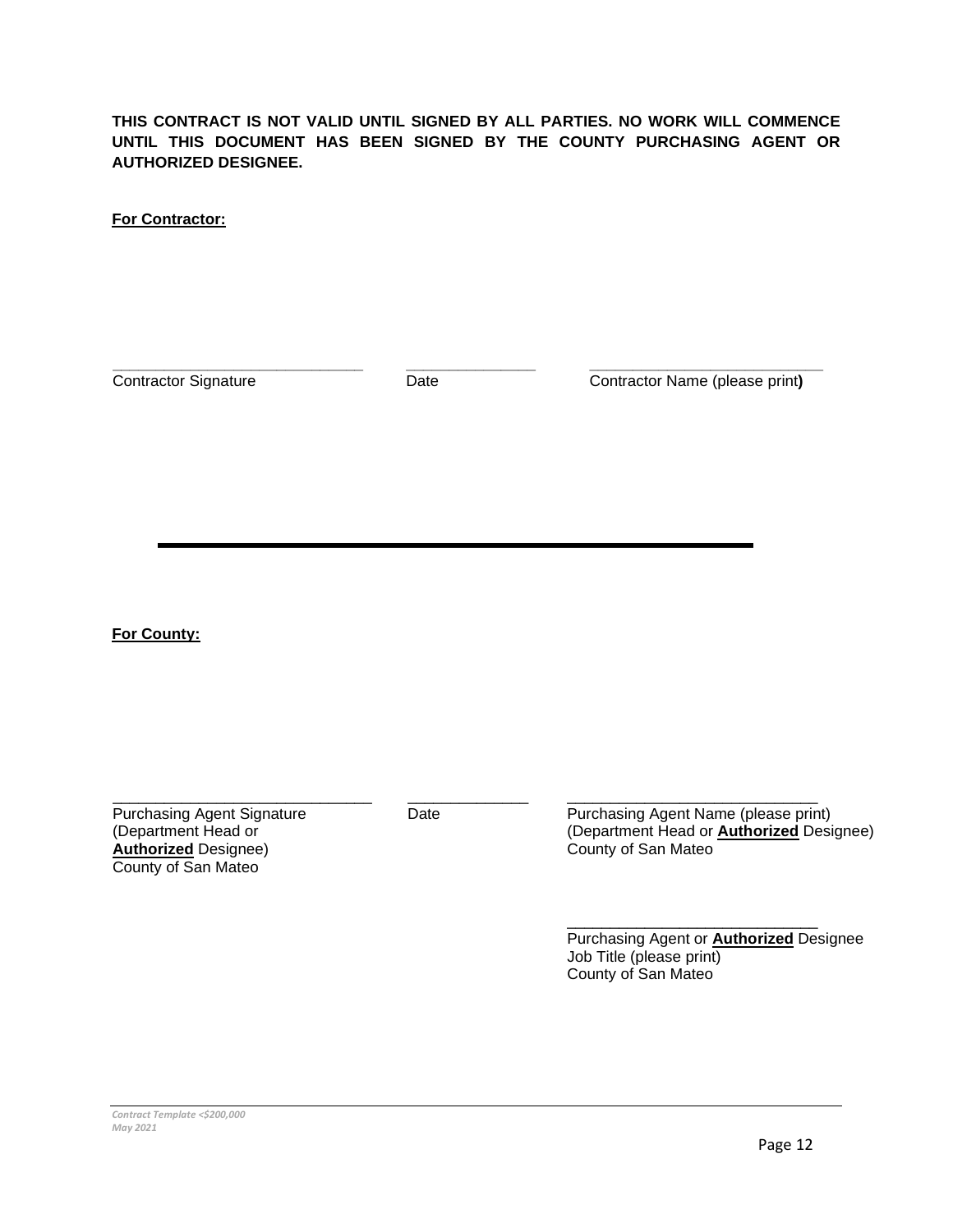## **Exhibit A**

In consideration of the payments set forth in Exhibit B, Contractor shall provide the following services: